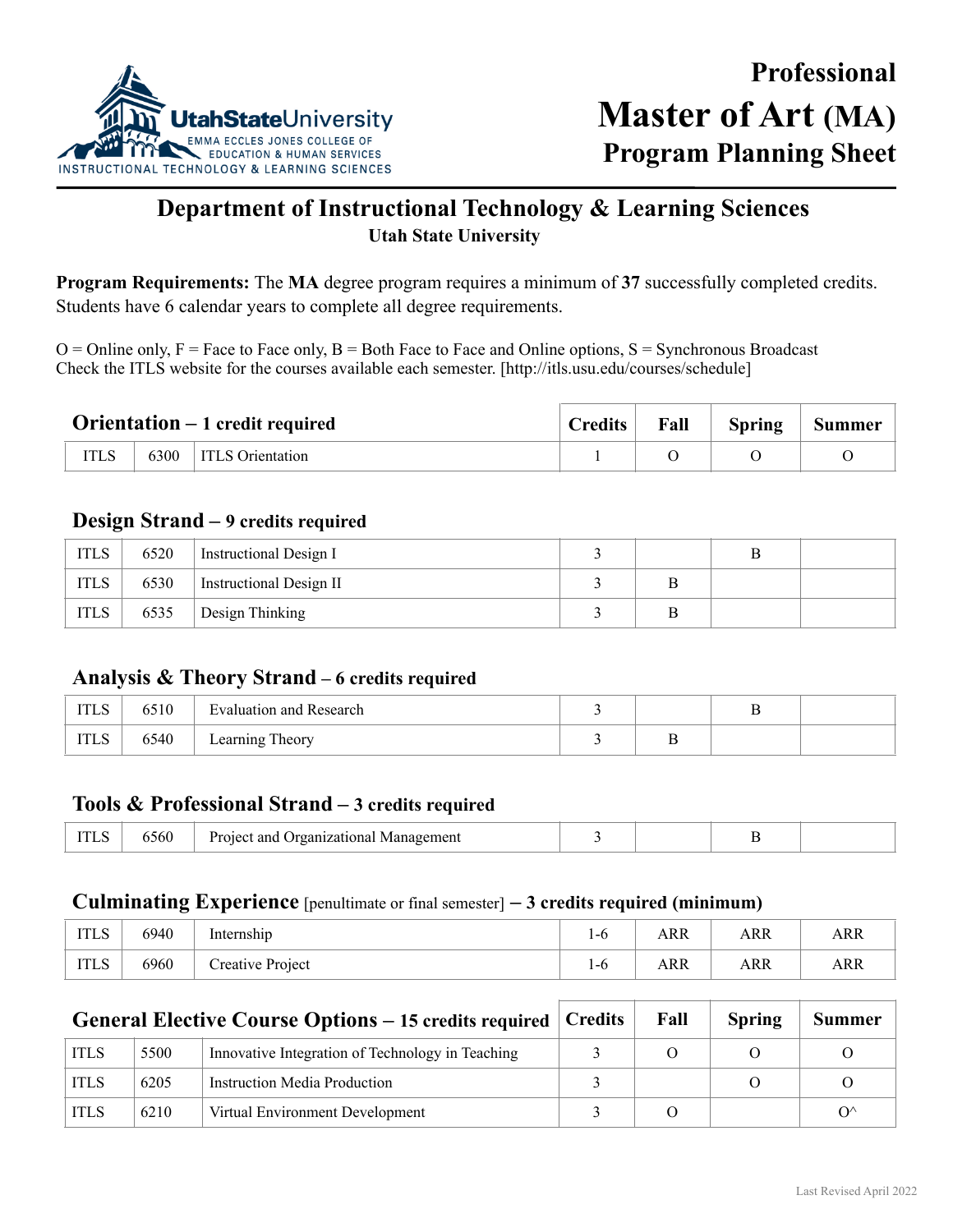|             | <b>General Elective Course Options – 15 credits required</b> |                                                  | <b>Credits</b> | Fall           | <b>Spring</b>  | <b>Summer</b> |
|-------------|--------------------------------------------------------------|--------------------------------------------------|----------------|----------------|----------------|---------------|
| <b>ITLS</b> | 6215                                                         | Video and Audio Design and Production I          | 3              | $\Omega$       |                | $\Omega$      |
| <b>ITLS</b> | 6220                                                         | Video and Audio Design and Production II         | 3              |                | $\overline{O}$ |               |
| <b>ITLS</b> | 6230                                                         | Graphic Design and Production I                  | 3              |                | $\Omega$       | $\Omega$      |
| <b>ITLS</b> | 6240                                                         | Graphic Design and Production II                 | 3              | $\overline{O}$ |                |               |
| <b>ITLS</b> | 6245                                                         | eLearning Authoring Tools                        | 3              |                | $\overline{O}$ | $O^{\wedge}$  |
| <b>ITLS</b> | 6260                                                         | Mobile Design and Development for Learning       | 3              | $\overline{O}$ |                |               |
| <b>ITLS</b> | 6265                                                         | <b>Internet Development</b>                      | 3              | B              | $\overline{B}$ | $\Omega$      |
| <b>ITLS</b> | 6270                                                         | Digital Making and Learning                      | 3              |                | $\mathbf{F}$   |               |
| <b>ITLS</b> | 6320                                                         | Writing for Design                               | 3              |                | $\Omega$       | $\Omega$      |
| <b>ITLS</b> | 6390                                                         | Transformative Uses of Technology for Learning   | 3              |                |                | $\Omega$      |
| <b>ITLS</b> | 6545                                                         | Advanced Learning Theory *                       | 3              |                |                |               |
| <b>ITLS</b> | 6570                                                         | Performance Systems                              | 3              |                |                | $\mathcal{O}$ |
| <b>ITLS</b> | 6700                                                         | Special Topics <sup>*</sup>                      | $1-3$          |                |                |               |
| <b>ITLS</b> | 6720                                                         | Adult Education Philosophy, Theory, and Practice | 3              |                |                | $\mathcal{O}$ |
| <b>ITLS</b> | 6730                                                         | Games and Learning                               | 3              | $\Omega$       |                |               |
| <b>ITLS</b> | 6760                                                         | <b>Grant and Proposal Writing</b>                | 3              | $\Omega$       |                |               |
| <b>ITLS</b> | 6870                                                         | Current Issues Seminar *                         | $1 - 3$        |                |                |               |
| <b>ITLS</b> | 6900                                                         | <b>Independent Study</b>                         | $1-6$          | <b>ARR</b>     | <b>ARR</b>     | <b>ARR</b>    |
| <b>ITLS</b> | 6910                                                         | <b>Independent Research</b>                      | $1-6$          | B              | B              |               |
|             |                                                              | Other courses approved by your advisor           |                |                |                |               |

**^** Taught alternating years

\* Taught periodically, check schedule for availability and delivery format

| The following tables show a recommended order of study for students to complete within 2 years: |  |
|-------------------------------------------------------------------------------------------------|--|
|                                                                                                 |  |

| Fall (1 <sup>st</sup> Year)    | <b>Spring (1st Year)</b>              | <b>Summer (1st Year)</b>     |
|--------------------------------|---------------------------------------|------------------------------|
| ITLS 6300 ITLS Orientation (1) | ITLS 6520 Instructional Design I (3)  | Elective $(3)$ <sup>**</sup> |
| ITLS 6535 Design Thinking (3)  | ITLS 6510 Evaluation and Research (3) | Elective $(3)$ <sup>**</sup> |
| ITLS 6540 Learning Theory (3)  |                                       |                              |
| 7 credit hours                 | 6 credit hours                        | 6 credit hours               |

| Fall (2 <sup>nd</sup> Year)           | Spring $(2nd Year)$                                    | Summer $(2nd Year)$                                    |
|---------------------------------------|--------------------------------------------------------|--------------------------------------------------------|
| ITLS 6530 Instructional Design II (3) | ITLS 6560 Project $&$ Org Mgmt (3)                     | Elective $(3)$ <sup>**</sup>                           |
| Elective $(3)$ <sup>**</sup>          | Culminating Experience or Elective $(3)$ <sup>**</sup> | Culminating Experience or Elective $(3)$ <sup>**</sup> |
|                                       |                                                        |                                                        |
| 6 credit hours                        | 6 credit hours                                         | 6 credit hours                                         |

\*\* Check the current and upcoming class schedules on the ITLS website or with your advisor or chair for availability and course options.